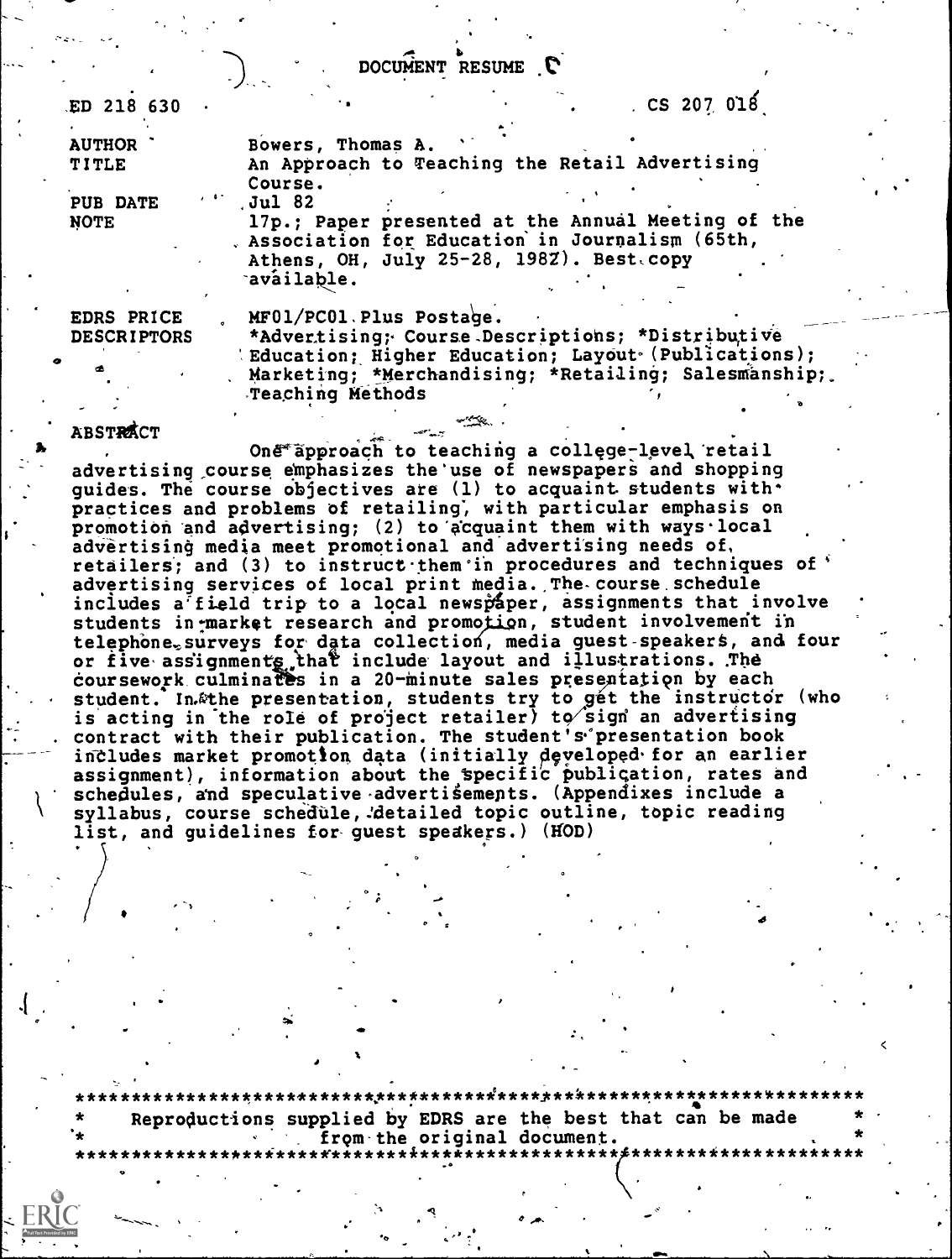U.S. DEPARTMENT OF EDUCATION<br>NATIONAL INSTITUTE OF EDUCATION EDUCATIONAL RESOURCES INFORMATION CENTER (ERIC)

٠.

<sup>I</sup> This document has been reproduced as received from the person or organization .

CI..Minor changes have befn made to improve reproduction quality

Points of view or opinions stated in this docul ment do not necessarily represent official NIE position or policy  $\rightarrow$ 

 $\circ$  ,  $\circ$  ,  $\circ$  ,  $\circ$ 

.

# .AN APPROACH TO TEACHING THE RETAIL ADVERTISING COURSE

-

Thomas A. DOwers University of North Carolina at Chapel Hill

lERMISSION TO REPRODUCE THIS' MATERIAL HAS BEEN GRANTED BY

Thomas A. Bowers

 $\bullet$ 

2

ED218630

s

0

TO THE EDUCATIONAL RESOURCES INFORMATION CENTER (ERIC)."

A paper presented to the Advertising Division of the Association for, Education in Journalism at its annual meeting in Athens, Ohio, July 1982. <sup>R</sup> v

6 ,

 $J\delta$  case

# BEST AVAILABLE COPY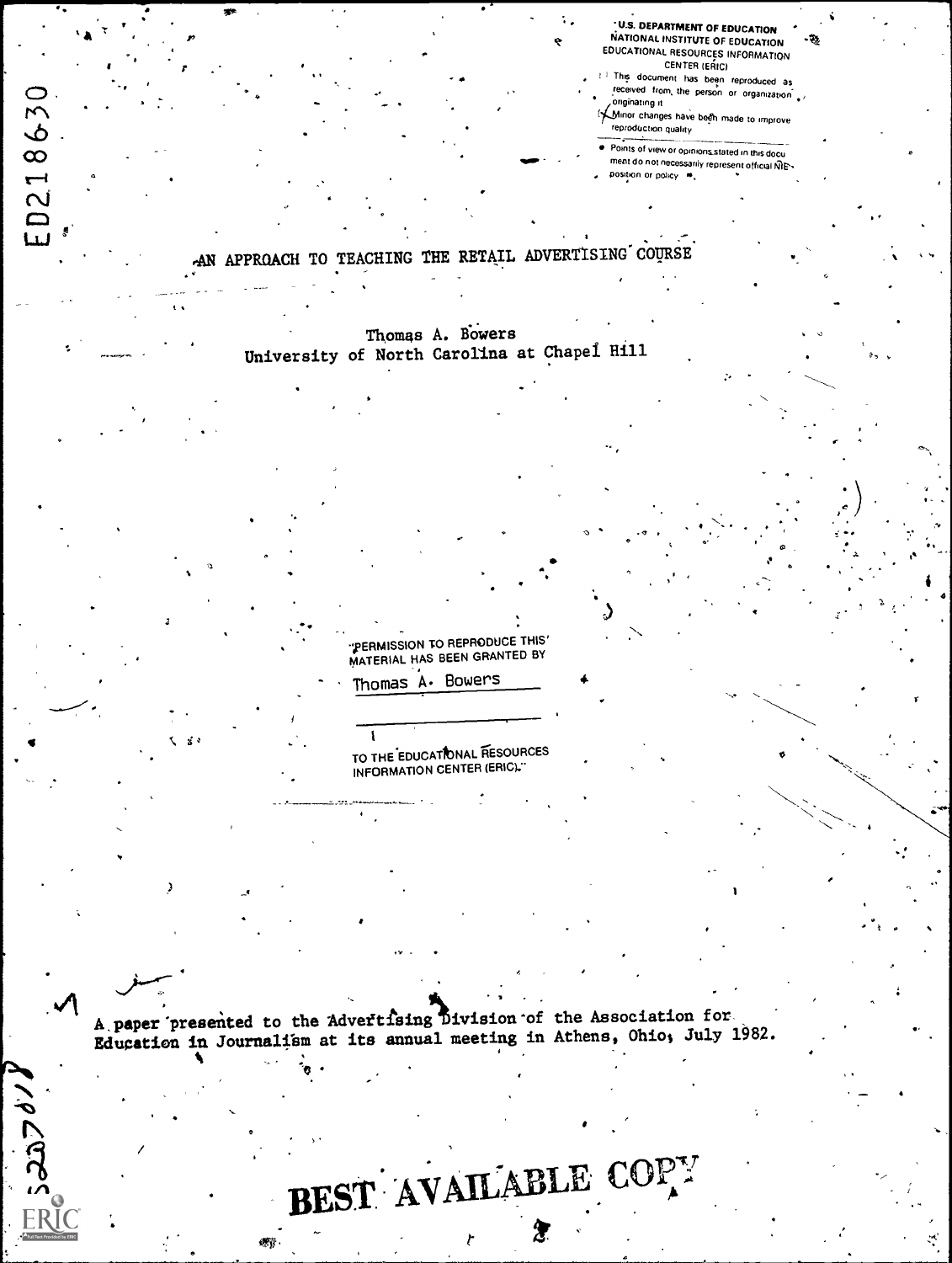# AN APPROACH TO TEACHING THE RETAIL ADVERTISING COURSE

This paper is an explanation of how the author teaches a retail advertising course that emphasizes newspapers and shopping guides. The ---' outlines and ideas discussed here have developed from six years of teaching the course. The headings and discussions that follow refer to items on the  $\overline{y}$ ,  $\overline{y}$ ,  $\overline{y}$ . syllabus, course schedule, detailed topic outline, topic reading list, and guidelines. -

I have discovered that most students who take the course have little or no understanding of how a newspaper is produced, so an early field trip to a local publisher is essential. Having, the trip at the beginning of the course. permits me to make frequent references to the trip in later class sessions. When I arrange a field trip, I ask the newspaper's representative to show the class the path of a newspaper advertisement from log-in to the circulationdepartment. I also make sure that the class learns something about production processes and their limitations (e.g., how the use of color can reduce press capacity). I Local newspapers have some of the latest make-up and production equipment, and that is important for students to see, too.

MARKETCRESEARCH AND PROMOTION ASSIGNMENT

4.

FIELD TRIP'

The purpose of this assignment is threefold. First, students get first-hand experience and exposure to relevant secondary research sources such as the Census Bureau or the Survey of Buying Power. Second, they learn about the local market.

.  $3$ 

. \_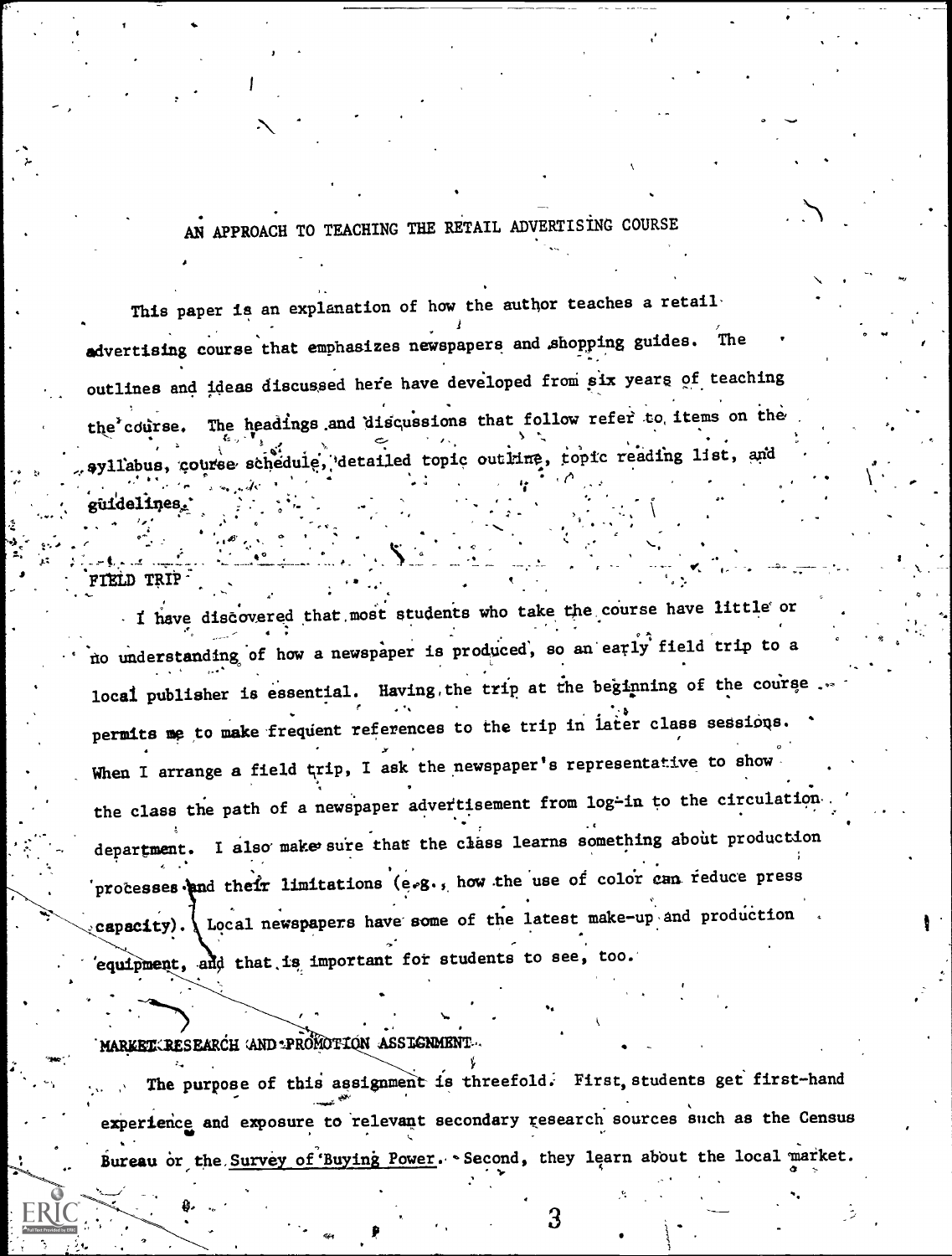Third, students get started on the "presentation book" that they will have to prepare for their sales presentation at the end of the course.

For the assfgnment, students are told to find appropriate statistics to convince retailers of the marvelous opportunities for advertising in the local market. They are told that they must use only pertinent data, and that the data are to be presented in a meaningful manner.

#### TELEPHONE SURVEY

This assignment has three objectives. One, it acquaints students with primary research techniques, usually a telephone survey. Second, it gathers ugeful data for students' sales presentations. Third, it provides useful information to the project retailer who is the subject of student presentations.

I develop the questionnaire and have a research assistant draw a random sample from the telephone directory. Students are given written instructions and an oral explanation and are told to complete 10 interviews. The research assistant codes and analyzes the data and I give copies of the results to the students and to the project retailer.

#### MEDIA GUEST SPEAKERS

Having professional salespeople talk to the class serves three functions. First, students learn about local advertising publications (a daily newspaper and a weekly shopping guide). This is very important, because students act the role of salespeople from those publications when they give their sales presentations. Second, students become familiar with broadcast media and their approaches to Third, the media presentations expose students to a variety of retail clients. real or simulated sales presentations that can guide them in preparing their own presentations: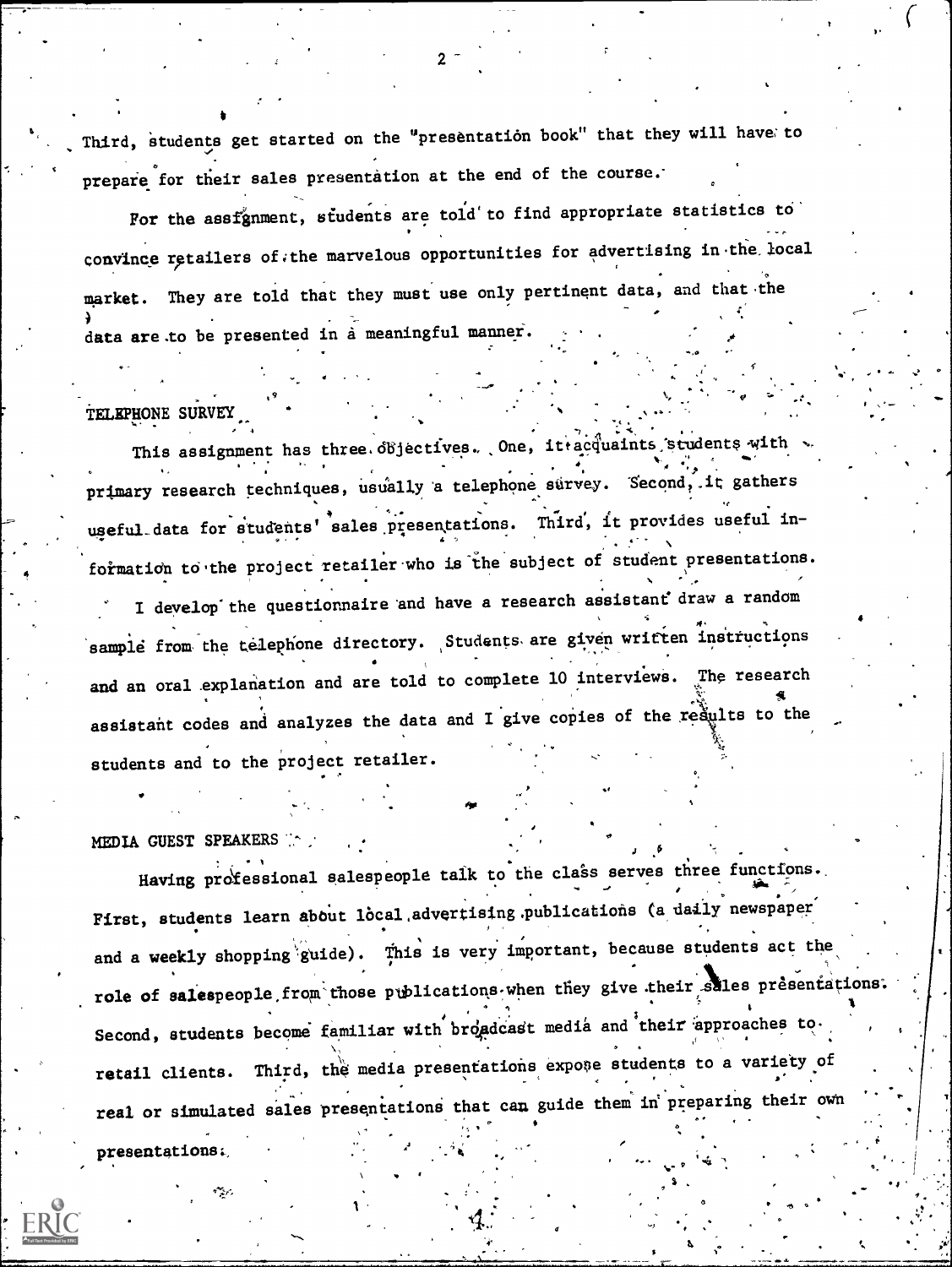I make preliminary contact by telephone and follow that with letters to the containt media salespeople. The letter includes a copy of the guidelines that are reproduced at the end of this paper.

 $\ddot{\phantom{0}}$ 

 $\sim$   $\sim$   $\sim$ 

#### COPY AND LAYOUT ASSIGNMENTS

I take these assignments from two workbooks published by Larry Notman  $(11.0, 11.0)$   $(2.0, 11.0)$   $(2.0, 11.0)$   $(3.0, 11.0)$   $(4.0, 11.0)$   $(5.0, 11.0)$   $(7.0, 11.0)$ include layout paper and illustrations. Each assignment usually includes four or five advertisements, and the assignments get progressively more complicated.

### INDIVIDUAL SALES PRESENTATIONS

O

The coursework culminates in a 20-minute sales presentation by each student. \Students act the role of a salesperson for local advertising publications. (I assign students to the two publications on a random basis.) I act the role of the project retailer, students make appointments and come to my office to make the presentations No one else is present, although project retailers sometimes observe from the background. Students are required to leave a<sup>t</sup>presentation book with me at the end of the session, and, they are encouraged to, use the book as a "prop" during the presentation. The book includes market promotion data (initially developed , for an eatlier assignment), information about the specific publication, rates and schedules, and speculative advertisements. In the presentation, students  $\ddot{\cdot}$ are trying to get me to sign an advertising contract with their publication. evaluate students for their delivery and for, their presentation book.

. The contract of the contract of the contract of the contract of the contract of the contract of the contract of the contract of the contract of the contract of the contract of the contract of the contract of the contrac PROJECT RETAILER

to the contract of the contract of the contract of the contract of the contract of the contract of the contract of the contract of the contract of the contract of the contract of the contract of the contract of the contra

 $\mathcal{X}$ . The project retailer is an actual retail store in the local market, usually  $\mathcal{Y}$ selected with the assistance of professional media salespeople.. This gives students.

%

 $\sim$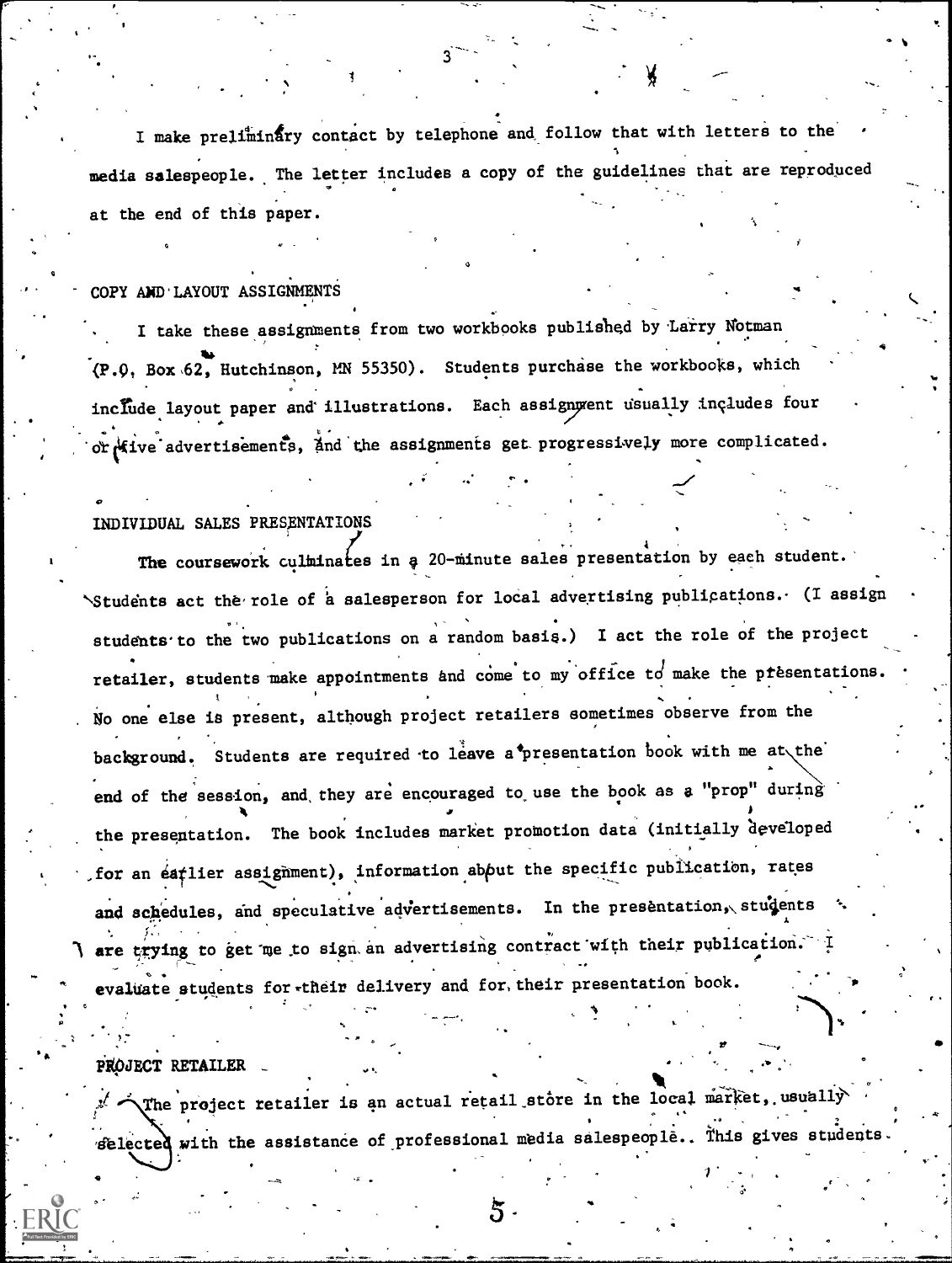experience with a real business and helps maintain good relations between the of Gohool of Journalism and the local community. Since I started this course, there has been a dramatic increase in the number of our graduates hired for media sales positions in our market, and many, have been hired by organizations I work with  $\qquad$ most closely in the course,

#### AUDIOVISUAL MATERIALS

-Some.excellent audiovisual materials are available for this.kind of course, and most can be obtained for no cost.

Audit Bureau Of Circulations. ABC has an educational membership that includes most,of,their publications and reports on a per request basis. "Dateline Today," available on film or videotape, explains the ABC audit process. Write.to ABC, 123 North Wacker Drive, Chicago, IL 60606. .

International Newspaper Advertising and Marketing Executives. The INAME Fothdation has made several excellent teaching aids available at no expense. "Ad Concepts '79" is a slide-and-tape presentation that describes winners in a \$50,000 contest sponsored.by, INAME and the Newspaper Advertising Bureau (NAB) to stimulate creative use of newspaper advertising by national advertisers. "Ten Creative Opporrunities" is a slide-and-tape show that illustrates creative principles used in outstanding newspaper ads in recent years. The "Copy and Layout Workshop" is a series of six slide-and-tape presentations produced by INAME and NAB. They were designed to be used by newspaper staffs. Write to INAME  $\mathbb F$ oundation,  $\mathbb P$ .O.  $B_0$ x 147, Danville, IL 61832.

 $\bullet$  . The set of  $\bullet$ 

O

 $\mathcal{L}_{\mathbf{c}}(\mathbf{c}) = \mathcal{L}_{\mathbf{c}}(\mathbf{c}) = \mathcal{L}_{\mathbf{c}}(\mathbf{c})$ 

1.\*

k

'4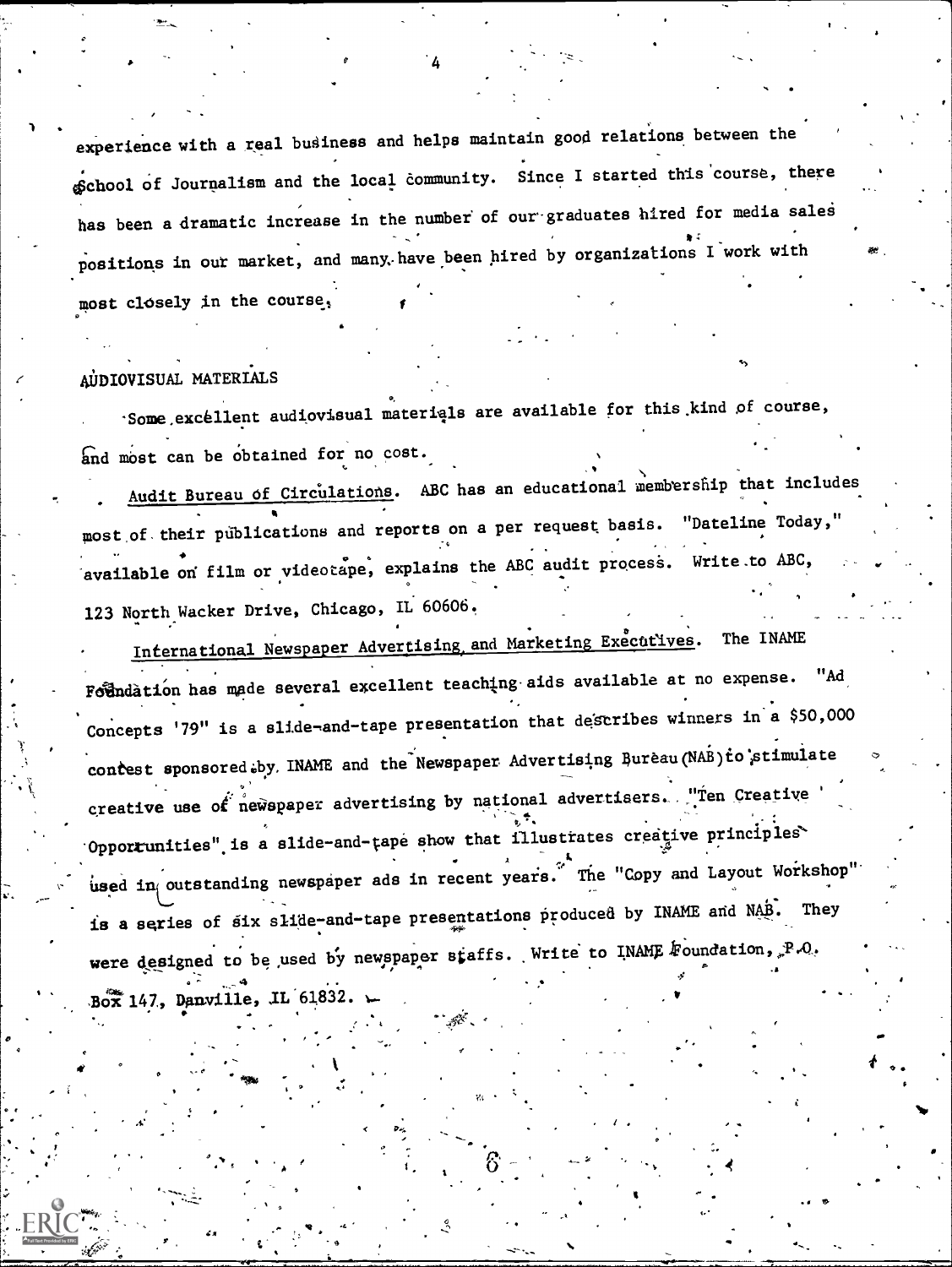Journalism 178 RETAIL ADVERTISING.

The objectives of this course are:

 $(1)$  to acquaint you with practices and problems' of retailing--with  $($ . Particular emphasis on promotion and advertising; which is a particular emphasis on promotion and advertising;

, .

 $\mathbf{I}$ 

.

69

- 2), to acquaint you with ways local advertising media-meet
- promotional and advertising needs of retailers;
- 43) to instruct you in procedures and techniques of advertising, services of local print media, such as newspapers and shopping guides,

. . .

The course is designed to help you prepare for the following careers (roughly  $\overline{\phantom{a}}$ in the order  $\delta f$  emphasis):

- . . 1) sales representatives of a local print medium--newspapers or snopping  $\blacksquare$ ,  $\blacksquare$ ,  $\blacksquare$ ,  $\blacksquare$ ,  $\blacksquare$ ,  $\blacksquare$ ,  $\blacksquare$ ,  $\blacksquare$ ,  $\blacksquare$ ,  $\blacksquare$ ,  $\blacksquare$ ,  $\blacksquare$ ,  $\blacksquare$ ,  $\blacksquare$ ,  $\blacksquare$ ,  $\blacksquare$ ,  $\blacksquare$ ,  $\blacksquare$ ,  $\blacksquare$ ,  $\blacksquare$ ,  $\blacksquare$ ,  $\blacksquare$ ,  $\blacksquare$ ,  $\blacksquare$ ,  $\blacksquare$ ,  $\blacksquare$ ,  $\blacksquare$ ,  $\blacksquare$ 
	- 2) sales representative of a radio or television station; and a position of the station;
	- 3). staff member.of an advertising department in a retail business.

 $\bullet$  , and the set of the set of the set of the set of the set of the set of the set of the set of the set of the set of the set of the set of the set of the set of the set of the set of the set of the set of the set of t As you can tell from the objectives and purposes, this is a professionally oriented course.. That means you must think of it as a job. You are expected to attend class every day (en time), do the required reading and assignments in advance, join in class discussion and submit assignments on time and free of errors in spelling, grammar and punctuation. Failure to fulfill these expectations will reduce your grade,

More than two errors in advertising copy will result in an automatic F  $f$ or  $$ that assignment. More than five errors in a total assignment (copy.plus supporting material) will result in.a grade no higher than C.

. . . .. . 1. . If you do not think you can take an exam on the scheduled date; I expect you, to talk to me in advance. If you have a legitimate problem (medical), I will allow you to make other arrangements.

I expect all required assignments to be submitted in accordance with established deadlines. If you have a medical reason for not meeting a deadline, I will allow you to submit it late without penalty. If you have another reason for missing a deadline (like too many other papers or some such thing) and if you talk to me in advance, I, will accept a late paper--but with the stipulation that it cannot receive a gradehigher than C, If you do not meet a deadline and do not talk to me in advance, your' paper will not be accepted. In the case of the final project, that will mean an F in the course.

 $\ddot{\bullet}$ 

7

#### Weighting of Course Elements

30%. Quiz over lecture material and required reading,. 20% Composite score on copy and layout assignments. 10% Market Research and Promotion assignment 40% Sales presentation,

, and the second second control  $\bullet$  . The second second second second second second second second second second second second second second second second second second second second second second second second second sec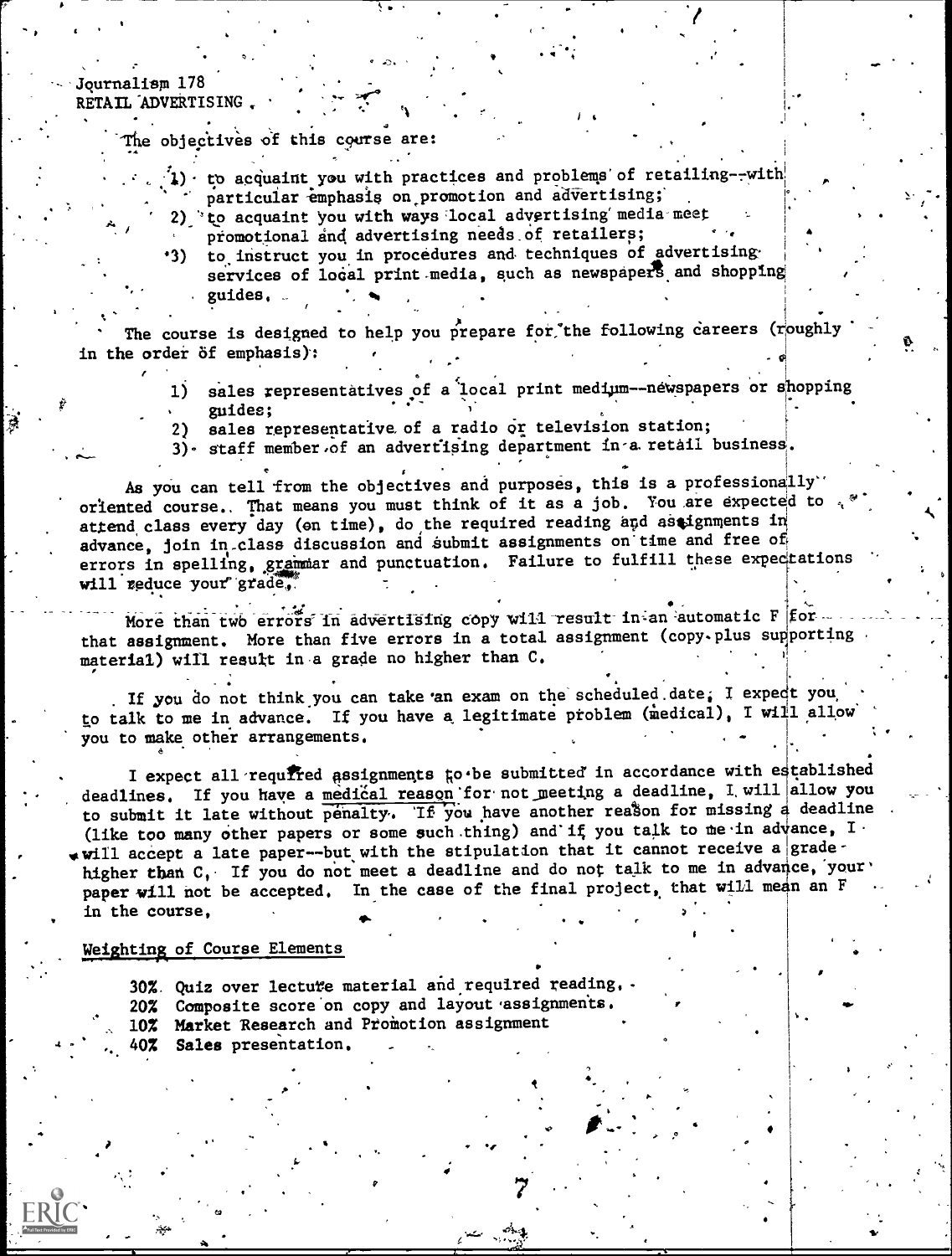#### Sales'Presentation

Each student will prepare an advertising proposal.for a local retail merchant. You will assume that you work for either the Chapel Hill Newspaper or the Village Advocate'. (I will arbitrarily make that assignment,) You will do your own research as well as use data gathered in a class marketing survey.' You will prepare a background analysis, a proposed schedule and budget and at least four print ads, You will submit a complete written proposal and make a 20-minute oral presentation to me.

).

 $\delta$  is a set of  $\delta$  is a set of  $\delta$ 

 $\sim$ 

 $\overline{J}$  and  $\overline{J}$ 

**O** and the second second  $\theta$ 

It

#### Required Materials

 $\mathbf{v}$  is a set of  $\mathbf{v}$ 

OP'

Haight: RETAIL ADVERTISING: , MANAGEMENT AND TECHNIQUE Notman: ADVERTISING LAYOUTS, AD KIT 1 and AD KIT 3 Watkins:. NEWSPAPER ADVERTISING HAND BOOK.

 $^{\circ}$  L  $^{\circ}$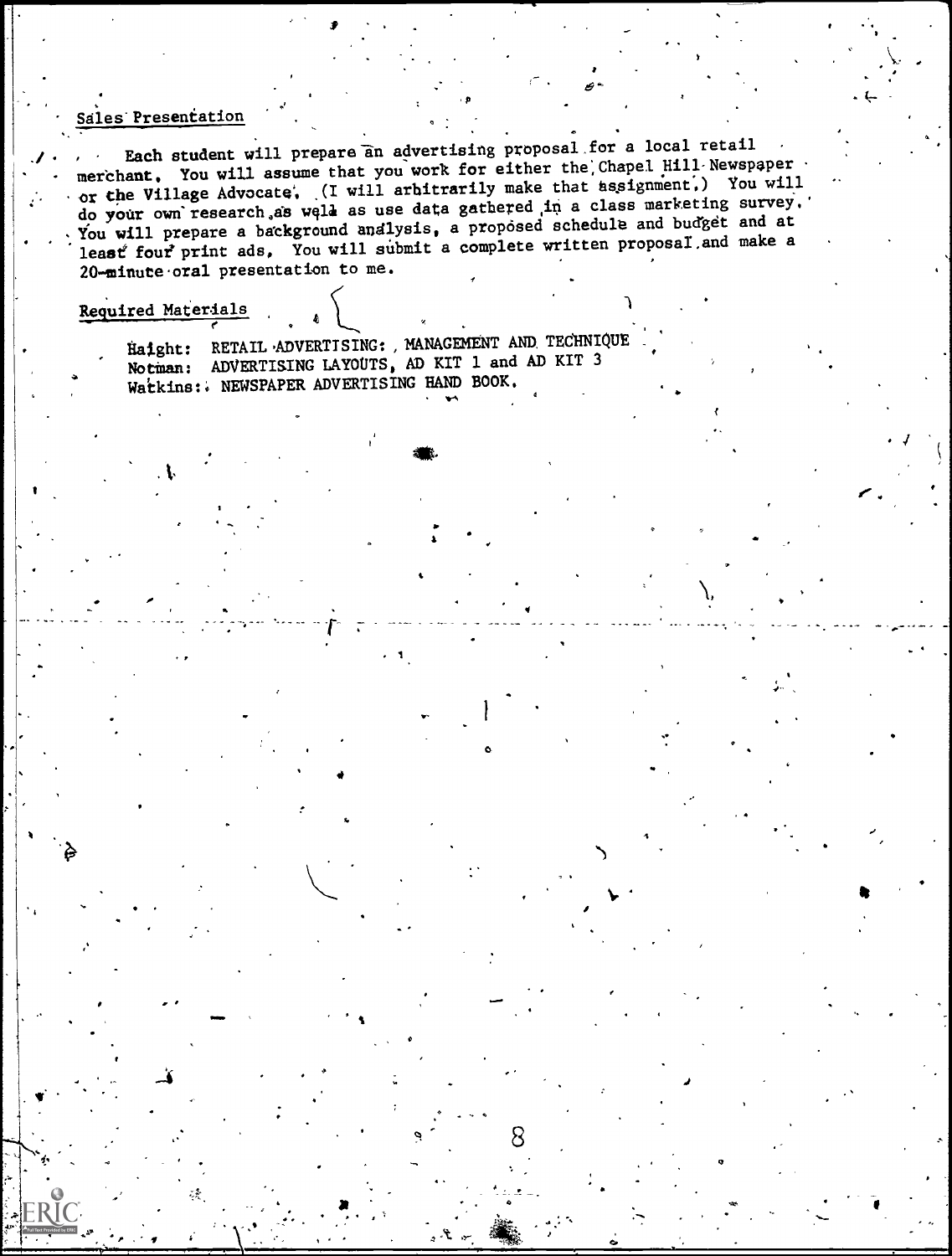## COURSE SCHEDULE

| <b>Week</b> |                                                                                                                                      |
|-------------|--------------------------------------------------------------------------------------------------------------------------------------|
|             | THE ENVIRONMENT FOR RETAILING<br>Field trip to The Chapel Hill Newspaper                                                             |
|             | THE ENVIRONMENT FOR RETAILING<br>Explain the Market Research and Promotion assignment                                                |
|             | PLANNING FOR RETAIL ADVERTISING<br>Explain telephone survey procedures                                                               |
|             | MARKETING, THE NEWSPAPER ADVERTISING PRODUCT                                                                                         |
|             | MARKETING THE NEWSPAPER ADVERTISING PRODUCT<br>Market Research and Promotion assignment due<br>. Compéssed survey questionnaires due |
|             | Guest speakers from local print media                                                                                                |
| 7           | COPY AND LAYOUT FOR NEWSPAPER ADVERTISING<br>Make copy and layout assignment No. 1                                                   |
| 8           | <b>EXAMINATION</b><br>COPY AND LAYOUT FOR NEWSPAPER ADVERTISING<br>Assignment No. 1 due; Assignment No. 2 made                       |
| 9           | COPY AND LAYOUT FOR NEWSPAPER ADVERTISING<br>Assignment No. 2 due; Assignment No. 3 made                                             |
| 10          | SALES TECHNIQUES<br>Interview the project retailer<br>Assignment No. 3 due; Assignment No. 4 made                                    |
| 11.         | SALES TECHNIQUES                                                                                                                     |
|             | Guest speaker (radio sales executive)<br>Assignment No. 4 due; Assignment No. 5 made                                                 |
| 12.         | SALES TECHNIQUES,<br>Guest speaker (television sales executive)<br>Assignment No. 5 due                                              |
| 13          | Individual sales presentations                                                                                                       |
| 14-         | Individual sales presentations                                                                                                       |
| J.          |                                                                                                                                      |
|             |                                                                                                                                      |

ſ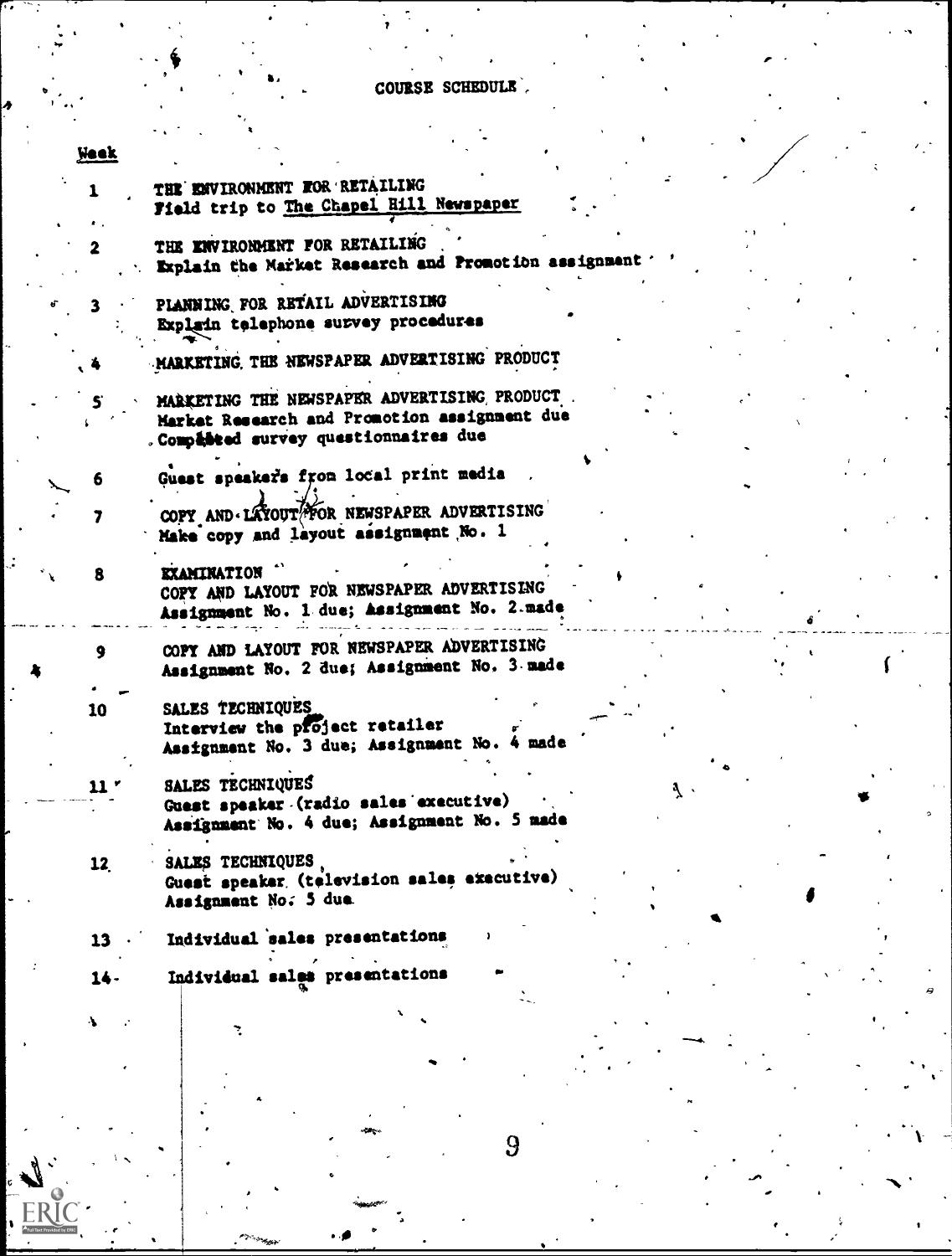## DETAILED TOPIC OUTLINE

 $\mathbf{I}$ 

|    | THE ENVIRONMENT FOR RETAILING                                          |  |    |
|----|------------------------------------------------------------------------|--|----|
|    |                                                                        |  |    |
|    | Changing Demographics of the American Population                       |  |    |
|    |                                                                        |  |    |
|    | 1. Aging of the population                                             |  |    |
|    | 2. Changing fertility rates                                            |  |    |
|    | 3. Latermarriages                                                      |  |    |
|    | 4. Higher divorce rates                                                |  |    |
|    | 5. Changing nature of households                                       |  |    |
|    | 6. Decline in real purchasing power                                    |  |    |
|    | Changing Psychographics of the American Population.                    |  |    |
|    |                                                                        |  |    |
|    | Cultural revolution<br>1.                                              |  |    |
|    | 2. Yankelovich's "New Rules"                                           |  |    |
|    | C. New Media for Retailers                                             |  |    |
|    | 1. Cable television and its variations                                 |  |    |
|    | Electronic yellow pages, and electronic classifieds                    |  |    |
| D. | Regulation and Control: The Legal Environment                          |  |    |
|    | Pricing regulations<br>1.                                              |  |    |
|    | 2. Promotion regulations.                                              |  |    |
|    |                                                                        |  |    |
|    | 3. Distribution regulations                                            |  |    |
|    | 4. Product regulations (warranties)                                    |  |    |
|    | 5. Credit regulations                                                  |  |    |
|    | 6. Postal regulations.                                                 |  |    |
|    |                                                                        |  |    |
|    | 'II. PLANNING FOR RETAIL ADVERTISING.                                  |  |    |
|    |                                                                        |  |    |
|    | A. How Consumers Decide                                                |  |    |
|    | 1. Factors that influence choice of stores                             |  |    |
|    | 2. How lind when do people shop?                                       |  |    |
|    |                                                                        |  |    |
|    | 3. What kind of products do consumers buy?                             |  |    |
|    | Advertising <sup>r</sup> s role<br>4.                                  |  |    |
| 2. | Research for Retail Advertising                                        |  |    |
|    | 1. Secondary research                                                  |  |    |
|    | Primary research<br>2.                                                 |  |    |
| з. | Setting Advertising Budgets                                            |  |    |
|    | 1. Budgets and profits.                                                |  |    |
|    | 2. Establishing the need for advertising                               |  |    |
|    |                                                                        |  |    |
|    | 'Planning an annual budget for retail advertising                      |  |    |
|    |                                                                        |  |    |
|    | III. MARKETING THE NEWSPAPER ADVERTISING PRODUCT                       |  |    |
|    |                                                                        |  |    |
|    | A. Nature of Markating for Newspapers                                  |  |    |
|    | 1. Markating va. selling for retailers                                 |  |    |
|    | Marketing vs. selling for newpapers<br>2.                              |  |    |
|    | B. The Newspaper Product                                               |  |    |
|    | 1. ROP display advertising                                             |  |    |
|    | ROP classified advertising                                             |  |    |
|    | 2.                                                                     |  |    |
|    | Special sections<br>з.                                                 |  |    |
|    | Advertising inserts<br>4.                                              |  |    |
|    | What we know about newspaper readership and advertising exposure<br>5. |  |    |
|    | C. The Newspaper's Competitors.                                        |  |    |
|    |                                                                        |  |    |
|    |                                                                        |  |    |
|    |                                                                        |  |    |
|    |                                                                        |  | Řо |

 $10$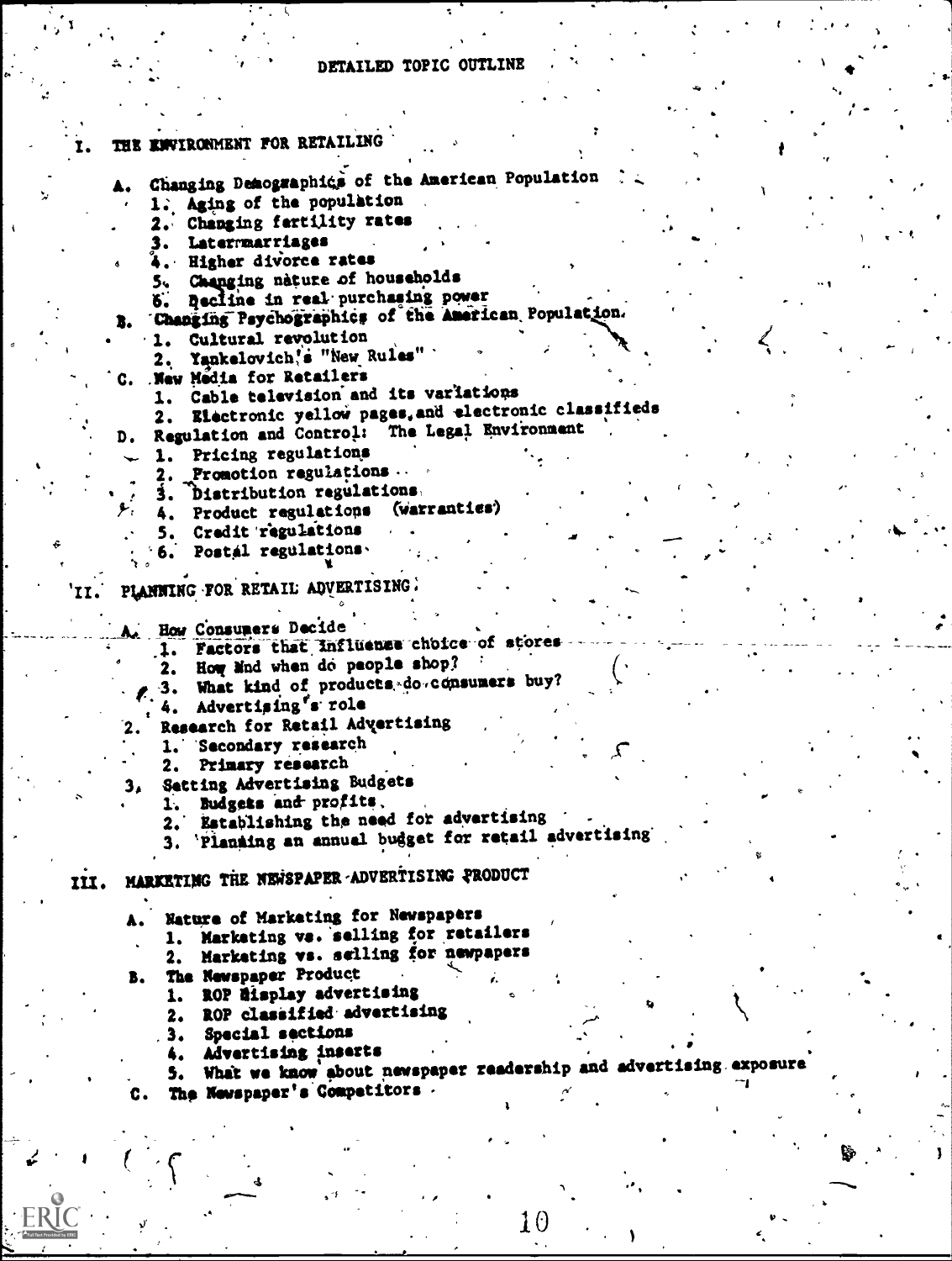- Cooperative Advertising
	- How it works ı.
	- Problems 2.
	- 3. New developments in co-op
	- How newspapers can use and encourage co-op  $4.4$

Organisation and Operation of the Advertising Department E.

 $\mathbf{r}$ 

s in

11.

- Newspaper organization  $\mathbf{1}$ .
- Advertising department organisation 2.
- Newspaper rates and rate structures  $3.$
- Compansation for advertising salespeople 4.
- 5. Office procedures
- $\overline{\mathbf{F}}$ . Sales Techniques
	- 1. Traits for successful newspaper marketing
	- 2. Organization of effort.
	- 3. The positive epproach
	- Dealing with the competition  $4.$
	- 5. Closing the sale
	- 6. /Handling objections

COPY AND LAYOUT FOR NEWSPAPER ADVERTISING IV.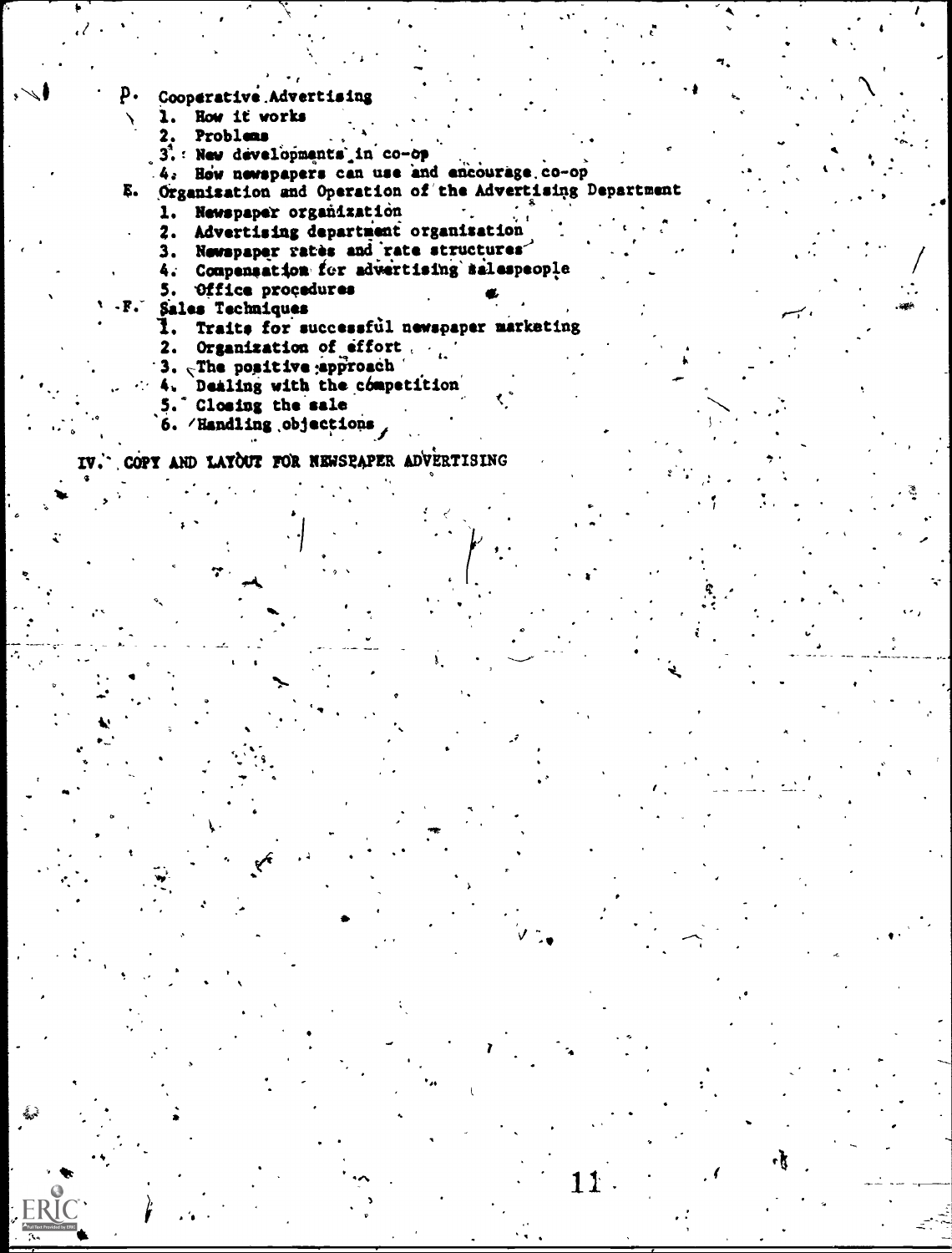#### TOPICAL READING LIST

- THE ENVIRONMENT FOR RETAILING
	- Required Reading
		- 1. William Haight, Retail Advertising: |Management and Technique (Morriatown, NJ: General Learning Press, 1976); chapters 1, 2 and 16.

Suggested Reading

ERI(

- 1. Demographics and Psychographics.
	- a. Sales and Marketing Management, "The Marketer's Complete-Guide
	- U.S. Department of Commerce, Bureau of the Census, "Population Profile of the United States," Series P-20, issued annually.
	- ' Daniel Tankelovich, "New Rules in American Life: Searching for Self-Fulfillment in a World Turned Upside Down," Psychology Today, April 1981, pp. 35-91.

How Media for Rafailers

- Advertising Age, Wideotech," Section 2, Nov. 16, 1981.
- CBS Publishing Group, "Videofext Technology Report," unpublished,  $\mathbf{h}$  . November 1980.
	- Gerald Haslam, "Future Scenarios for Teletext and Videotex," speech given at American Newspaper Publishers Association Bublishing Saminar in Dallas, Sept. 15-17, 1981. (Haslam is director of videotex services for Southam, Inc., in Toronto.)
	- Tom Johnson, "The Future of the Newspaper Industry," speech given at the annual conference of the Audit Bureau of Circulations, Chicago, Nov. 3-5, 1981. (Johnson is publisher and chief executive officer of the Los Angeles Times.)
- Martin Koughan, "The State of the Revolution 1982," Channels, December/January; 1982, pp. 23-29.
- f. C. Marketing and Media Decisions, "Get Ready for the Video Publishing Explosion," April 1981, pp. 59-63.
- g. Paul McPherson, "The Effect of Technology on the Future of Publishing and Advertising," speech given to the annual conference of the Audit Bureau of Circulations, Chicago, Nov. 3-5, 1981. (McPherson is president of McGraw-Hill Publications Co.)

Philip Mayer, "What Videotex Can Learn From Newspapers, h. Nieman Reports, Winter 1981, pp. 12-15.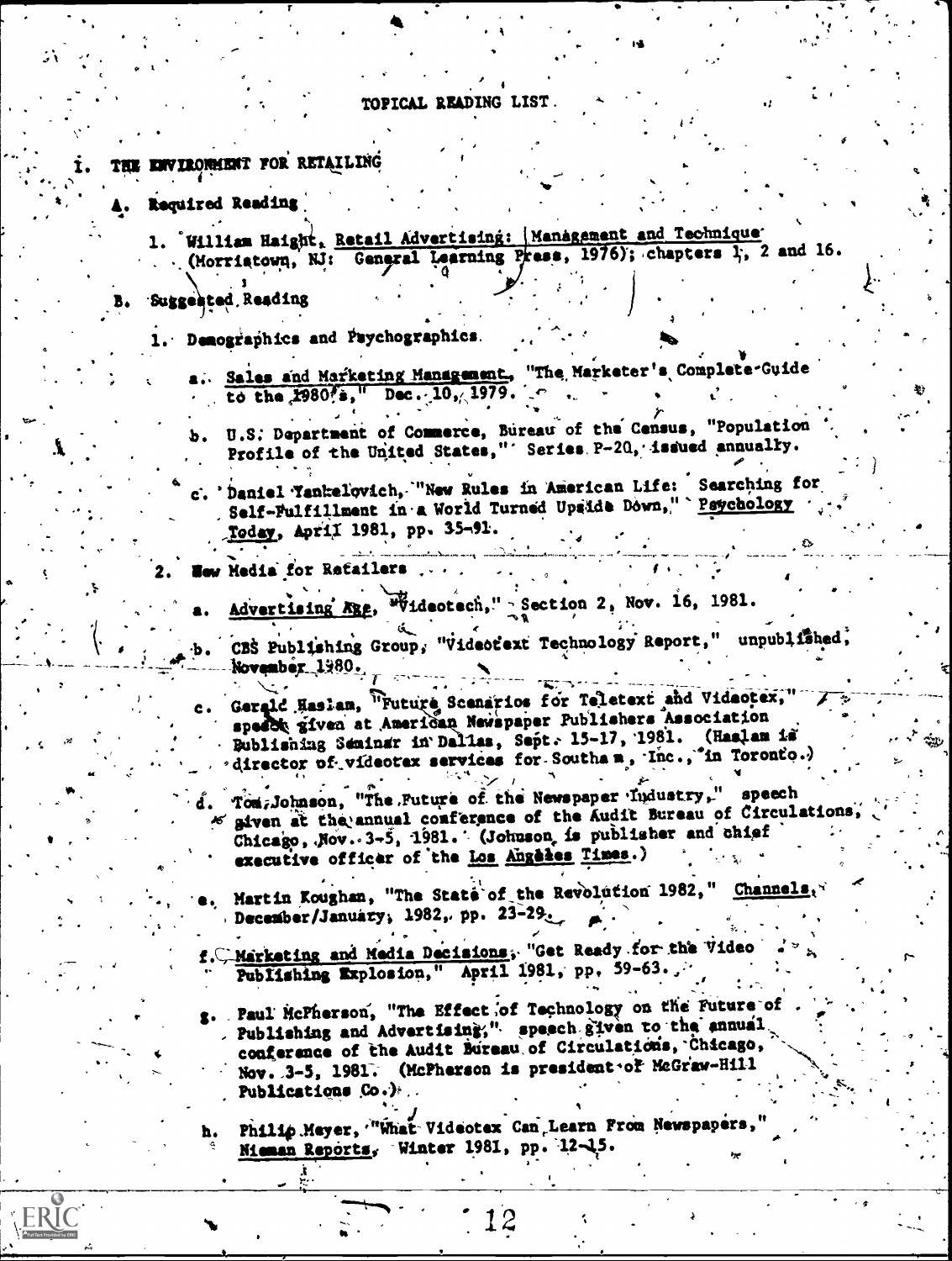- Next magazine, "The-Media Decade," February 1981.
- j. Presstimm magazine, "Newspapers in the '80s," January 1980.
- k. C. David Rambo, "New Services Stir Variety of Questions on Marketing, Presstine, October 1981, pp. 24-27.
- 1. A. L. Stein. "A Futuristic look at Newspapering," Editor'& Publisher, Jan. 2, 1982, pp. 12-16.
	- Christine D. Urban, "Strategic Options for Newspapers," speech given to the American Newspaper Publishers Association Electronic Publishing Seminar in Dallas, Sept. 15-17, 1981. (Urban is president of Urban and Associates, a consulting firm in Dedham, Mass.).

II. PLANNING FOR RETALL ADVERTISING

- Required Reading
	- Haight, op. cit., Chapters 3, 4, 5, 6, 7 and 17 1.
- Suggested Reading
	- International Newspaper, Advertising and Marketing Executives 1. (INAME), Betail Marketing.
	- 2. Charles A. Bearchell, Retailing: A Professional Approach (New York: Harcourt, Brace Jovanovich, 1975).
	- William R. Davidson, Alton F. Doody and Danier J. Sweeney, Retailing Management, 4th Ed. (Wiley, 1975).
	- Charles M. Edwards and Russell A. Brown, Retail Advertising and Sales Promotion, 3rd Ed. (Englewand Cliffs, N.J.: Prentice-Hall,  $1959$ .
	- 5. John H. Fulweiler, How to Promote Your Shopping Center (New York: Chain Store Age Books, 1973).
	- Karen R. Gillespie, Retail Business Management (New York; McGraw-Hill, 1970).
	- Robert F. Hartley, Retailing: Challenge and Opportunity, (Boston: Houghton-Mifflin, 1975).
	- 8. Don L. James, Retailing Today: An Introduction (New York: - Harcourt Brace Jovanovich, 1975)
	- Raymond Marquardt, James C. Makens and Robert G. Roe, Retail 9. Management: Satisfaction of Consumer Needs (Hinsdale: Dryden Press. 1975).
	- Joseph Barry Mason and Morris L. Mayer, Modern Retailing: Theory 10. and Practice, Rev. Ed. (Plano, TX: Business Publications, Inc., 1981)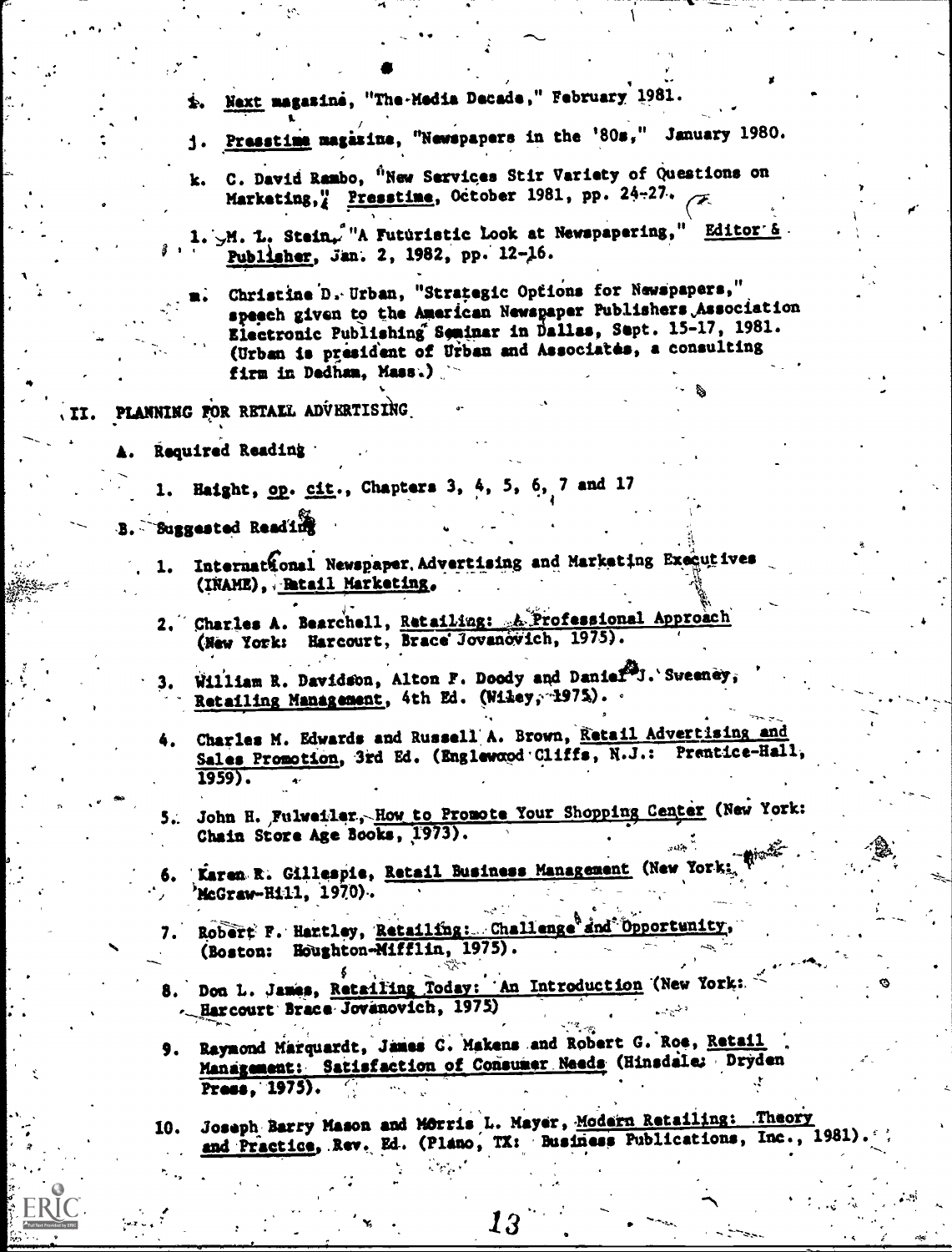- 11. Shirley F. Milton, Advertising for Modern Retailers (New York: Eairchild Publications, 1974).
- 12. David J. Rachman, Retail Strategy and Structure: A Management Approach, 2nd Ed. (Englawood Cliffs, N.J.: Prentice-Hall, 1975)

. III. : MARKETING THE NEWSPAPER ADVERTISING PRODUCT

Required Reading

1. Haight, op. cit., Chapters 8, 9, 10 and 11

#### **Suggested Reading**

- 1. Beth Bohling, "Organization of the Newspaper Advertising<br>Department," (Copies may be ordered from the author, 1345 Commercial St., Superior, NE 68901).
- Albert H. Dunn, Creative Selling and Sales Management (New York: 2. Sales and Marketing Executives-International, 1968).
- Budd Gore, "The Art of Newspaper Space Selling," reprint of a serie  $3.$ of articles in The Publishers' Auxiliary in 1957.
- Ken Harrington, ed., Principles and Practices of Classifed-Advertising (Association of Newspaper Classified Advertising Managers, 1975).
- 5. Paul S. Hirt, Newspaper Presentations: A Marketing Approach (Reston, VA: International Newspaper Promotion Association, 1979).
- John H. Hutchinson, "How to Sell More Newspaper Advertising" ำใช้รับ -"(Copyright 1978 by Hutchinson for the National Newspaper Association).

7. INAME, op. cit., Part 8.

- Jack Kinder, Jr., Garry D. Kinder and Roger Staubach, Winning 8. Strategias in Selling (Emglewood Cliffs, NJ: Prentice-Hall, 1981).
- 9. Ronald B. Marks, Personal Selling: An Interactive Appreach (Boston: Allyn and Bacon, 1981).  $\sim$

 $14.$ 

- 10. New England Newspapers Advertising Bureau, "Postive Impressions: Program of Sales Development' and Sales Training for Newspaper Advertising Sales Staffs."
- Joseph R. Rowen, ed., Profitable Retail Television Advertising 11. (New York: National Retail Merchants Association, 1977).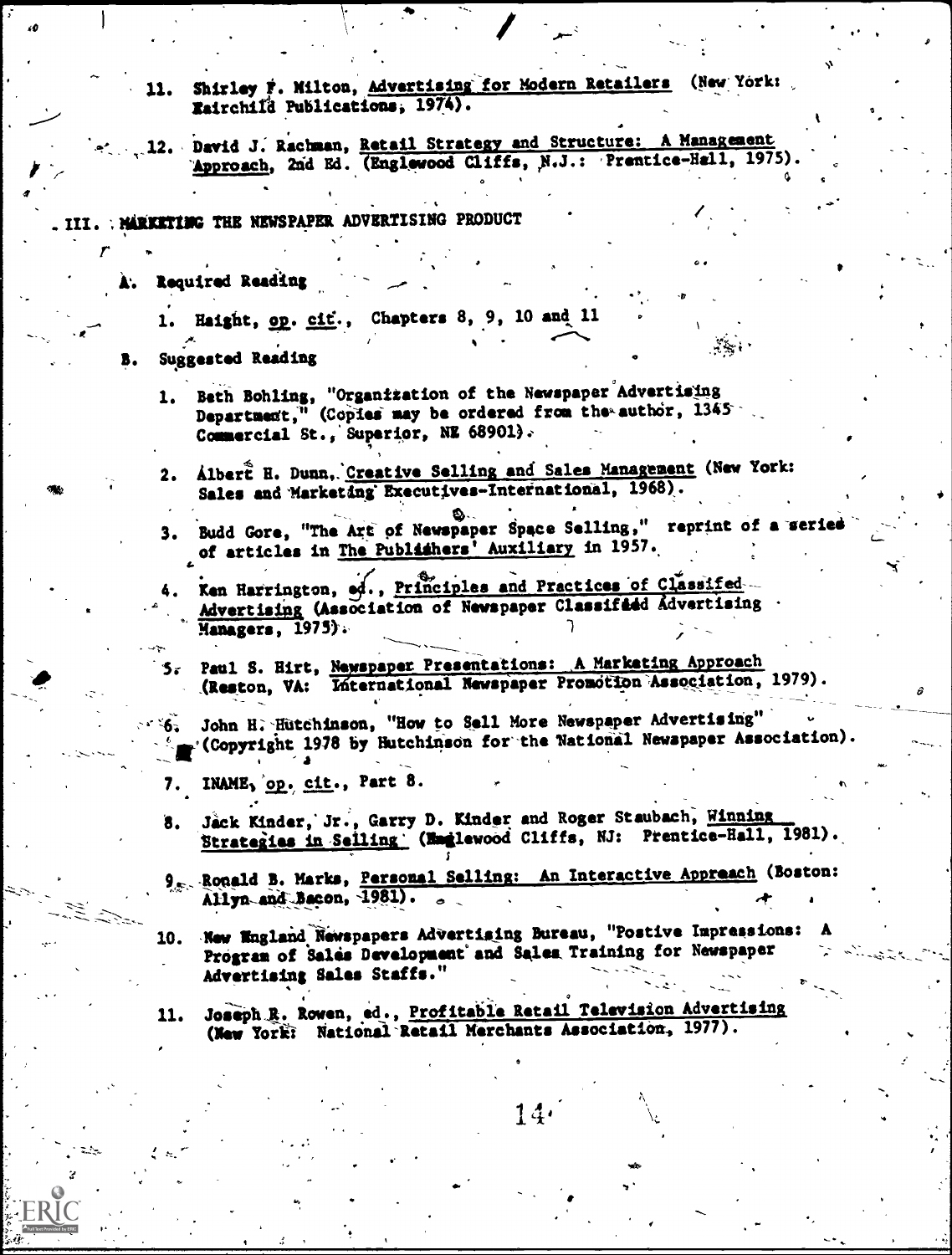COPY AND LAYOUT FOR NEWSPAPER Ñ. **ADVERTISING** 

- Required Reading
	- 1. Haight, op. cit., chapters 12, 13 and 14
	- 2. Den Watkins, Newspaper Advertising Hamsbook (Columbia, SC: Newspaper Book Service, 1980).
- Suggested Reading B.
	- 1. Paul S. Hirt, Resigning Retail Ads for Profit (New York:<br>Revenue and Rewspaper Promotion Association, 1968).

Judith Young Ocko, Retail Advertising Copy: The How, The What, The Why, Kev. Ed., (New York: National Retail Merchants Association, 1977).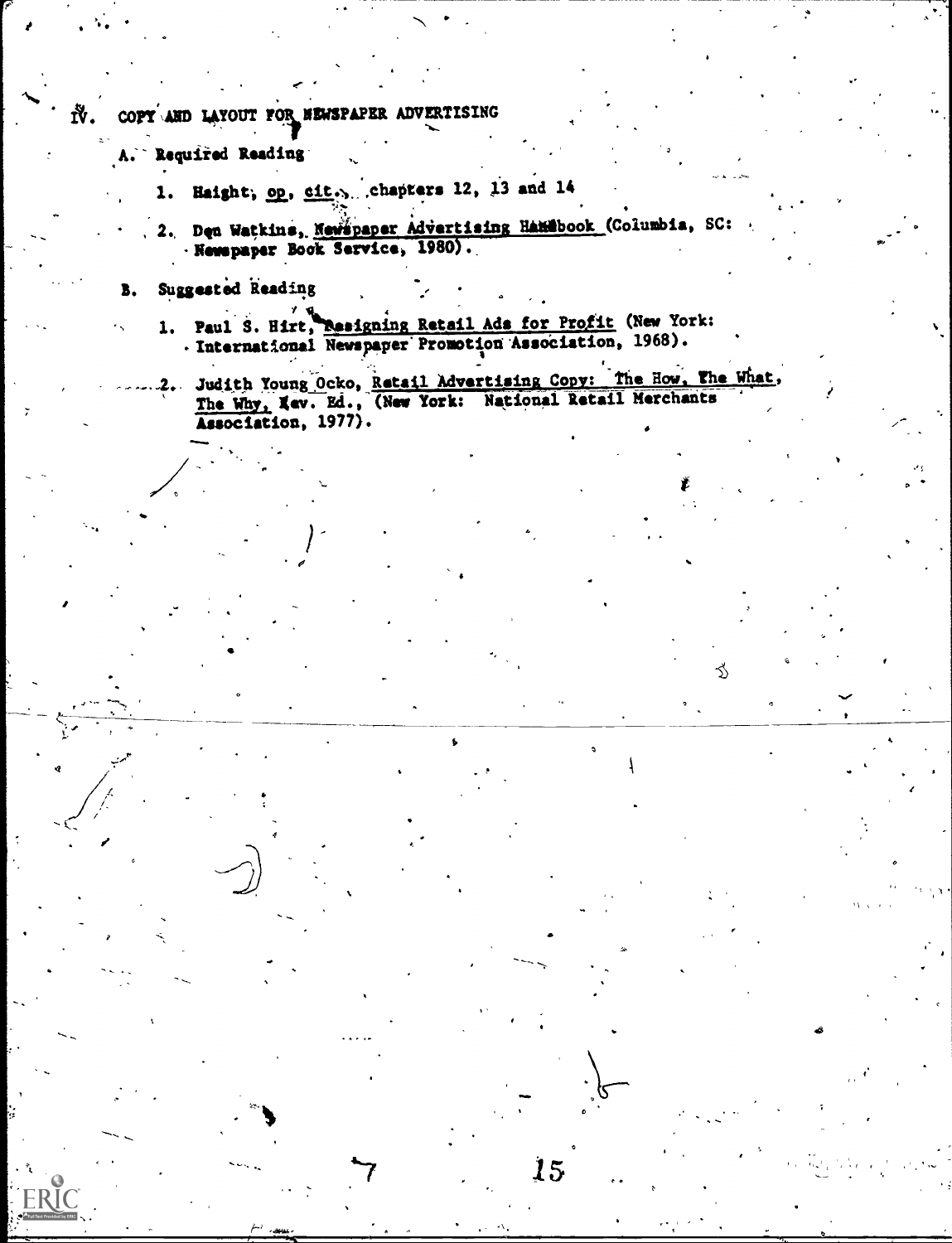## GUIDELINES FOR GUEST SPEAKERS (FROM MEDIA)

 $\circ$  .

A part of the Retail Advertising course deals with the major media available to.retail.advertisers. The objective is to familiarize them with the way media meet retailers' needs. .

You can help me achieve this objective by showing the students how your station or publication meets the needs of retailers in your market. It would be entirely appropriate and desirable for you to make a standard sales presentation to the class. You could assume that they represent a retailer in your market and that you are trying to get them to sign an advertising contract. It would also be good if the presentation makes a case for your medium as well.

This-approach will accomplish two things, First, it will acquaint the students with your medium and station or publication and how they can serve retailers, Second, it will demonstrate how an effective sales presentation is assembled and delivered.

am confident that the class will have 'several questions for you after your presentation. I anticipate that the questions will be similar to the following:

1. What is your strategy for approaching a new retail establishment? 2; What is your strategy for dealing with a retailer who refuses to

advertise or to sign a contract?

- 3. What is the nature of your relationships with sales representatives from competitive media?
- 4. What are the standard practices for paying sales people in your organization? 'What are the opportunities beyond sales?
- 5. How does one get a sales job in your organization? What is good preparation for sales work?---How-do-you-train-new people? Whatdo you expect new people to know?
- 6. What are the standard arrangements for selling advertising in your medium? (volume discounts, rotation plans, rate-holders, etc.)
- 7. What kind of production work do you provide for your advertisers? Who pays for it?
- 8. What are the working conditions for media sales people?
- 9. How do you advertise and promote your own station or publication?<br>Whose responsibility is this? Whose responsibility. is this? . . .

10. What is the most frustrating problem about working with retailers?  $\rightarrow$  .

- 11. What is the most rewarding thing about your job?
- 12. Do you make special efforts to promote the use of cooperative advertising funds?
- 13. How do you prepare a sales presentation? -How do you research it? Do you' rehearse it?

The class enrollment is normally about 20 students, and most have no experience in and only.limited knowledge of retail advertising.

I can arrange numerous audiovisual aids if you tell me in'advance: overhead projector (transparency)

Carousel slide projector.

.16 mm motion picture projector'

videocadsette player (3/4 inch U-matic or 1/2 inch VHS), reef-to-reel, and cassette audio tape players